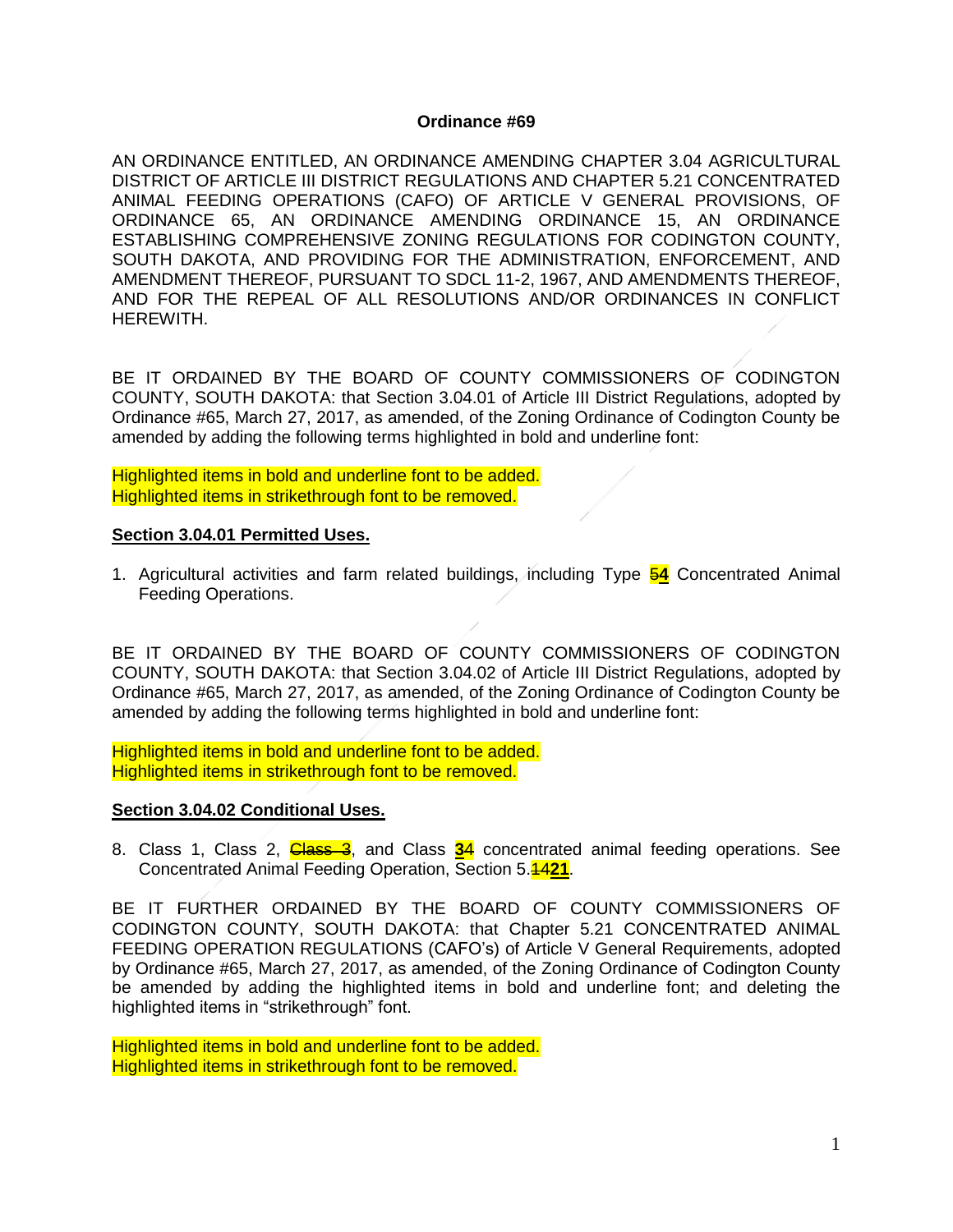# **CHAPTER 5.21 CONCENTRATED ANIMAL FEEDING OPERATION REGULATIONS (CAFOs).**

#### **Section 5.21.01 Intent**

An a **dequate** supply of healthy livestock, poultry and other animals is essential to the well-being of county citizens and the State of South Dakota. However, livestock, poultry, and other animals produce manure which may, where improperly stored, transported, or disposed, negatively affect the County environment. Animal manure must be controlled where it may add to air, surface water, ground water, or land pollution. The following regulations have been adopted to provide protection against pollution caused by manure from domesticated animals. All new and proposed expansions of Concentrated Animal Feeding Operations shall comply with the regulations as outlined herein.

It is the intention of the Board of Adjustment in the enforcement of this ordinance that when an operator of an existing Concentrated Animal Feeding Operation applies for a permit to expand to another class level, the standards that apply to the expansion will not be applied to existing structures that were built in compliance with accepted industry standards in existence at the time of the construction of such facilities.

#### **Section 5.21.02 Animal Units Equivalent to Animal Species.**

Table 5.21.1 shows Animal species and number of a species required to equal 500, 1,000 and 2,000 animal units. **Codington County uses an animal unit equivalency ratio to determine the head count of a specific animal species for the purpose of defining the specific class of a Concentrated Animal Feeding Operation by animal unit. The animal species equivalents are based upon a species' manure production. The standards for determining an animal unit to animal head count equivalency are derived from the Environmental Protection Agency and the State of South Dakota General Permit. Table 5.21.1 details the classes of Concentrated Animal Feeding Operation and the specific animal unit equivalency ratio.** Note that these figures relate to inventory rather than annual production. Other animal species equivalents which are not listed will be based on species' waste production.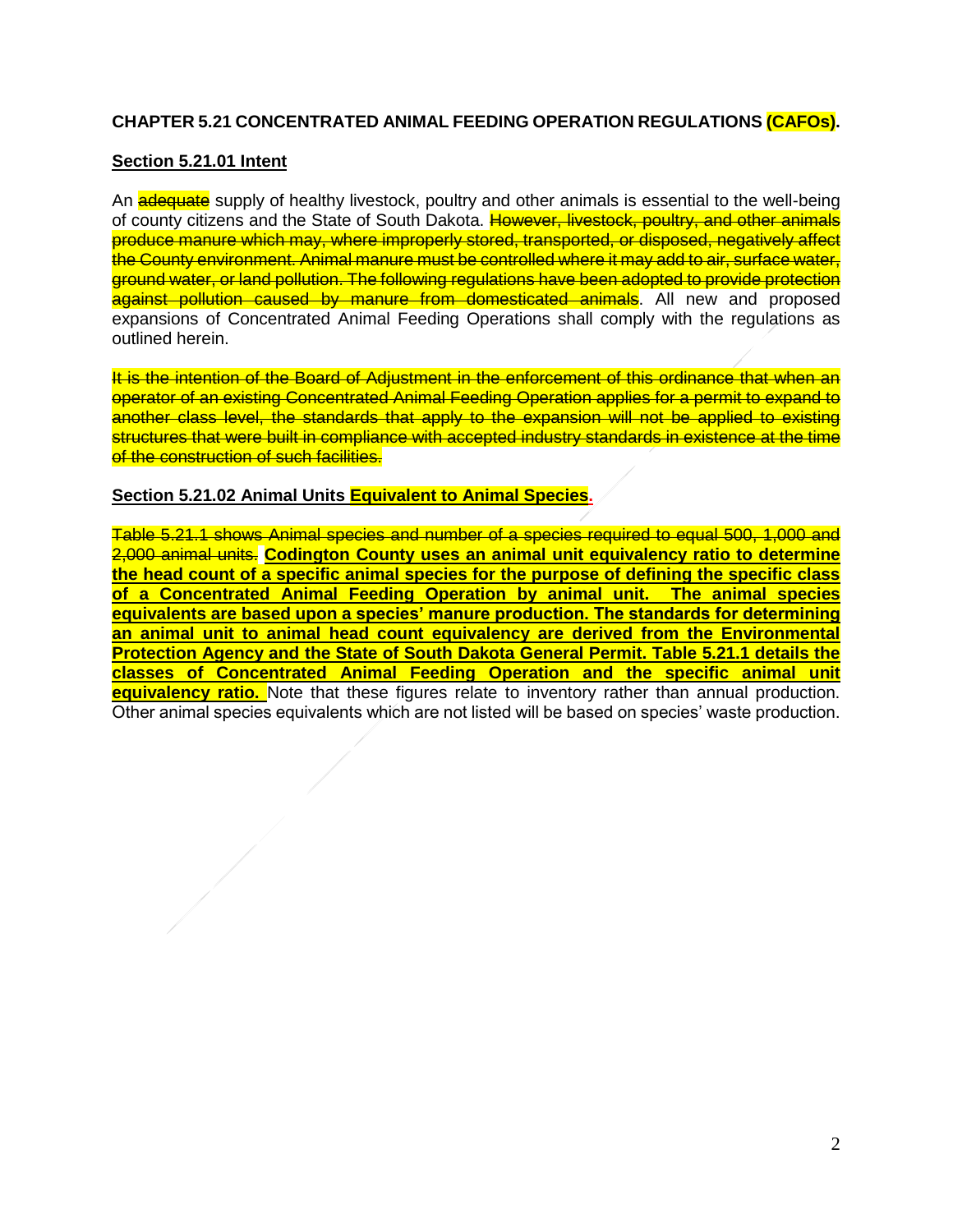#### **TABLE 5.21.1 EQUIVALENT NUMBER OF A SPECIES TO EQUAL:**

|                                                                                   |                        |                      |             | <b>ANIMAL UNIT</b><br><b>EQUIVALENT</b> |
|-----------------------------------------------------------------------------------|------------------------|----------------------|-------------|-----------------------------------------|
| <b>ANIMAL SPECIES</b>                                                             | <b>500 AU</b>          | 1.000 AU             | $2.000$ AU  | <b>SPECIES/AU</b>                       |
| <b>Feeder or Slaughter Cattle</b>                                                 | $500$ hd               | 1.000 hd             | $2,000$ hd  | 4.0                                     |
| <b>Mature Dairy Cattle</b>                                                        | $350$ hd               | $700$ hd             | 1.400 hd    | 1.43                                    |
| Calves (up to 400 pounds)                                                         | $1250$ hd              | $2,500$ hd           | 5.000 hd    | 0.4                                     |
| <b>Finisher Swine (over 55 lbs)</b>                                               | <u>1.250 hd</u>        | $2,500$ hd           | $5.000 h$ d | 0.4                                     |
| Nursery Swine (less than 55 lbs)                                                  | 5.000 hd               | <u>10.000 hd</u>     | 20.000 hd   | 0.1                                     |
| <b>Farrow-to-Finish (sows)</b>                                                    | 135 hd                 | $270$ hd             | 540 hd      | 3.7                                     |
| <b>Swine Production Unit (Sows</b><br><b>Breeding, Gestating &amp; Farrowing)</b> | 1.060 hd               | $2.130$ hd           | 4.260 hd    | 0.47                                    |
| <b>Horses</b>                                                                     | $250$ hd               | $500$ hd             | 1.000 hd    | 2.0                                     |
| Sheep                                                                             | 5.000 hd               | 10.000 hd            | 20,000 hd   | 0.1                                     |
| <b>Turkeys</b>                                                                    | <mark>27.750 hd</mark> | 55,000 hd            | 110,000 hd  | 0.018                                   |
| <b>Laying Hens and Broilers</b><br>continuous overflow watering<br>in facility)   |                        | 50,000 hd 100,000 hd | 200,000 hd  | 0.01                                    |
| <b>Laying Hens and Broilers (liquid</b>                                           | 15.150 hd              | 30.000 hd            | 60.000 hd   | 0.033                                   |
| handling system in confinement<br>facility)                                       |                        |                      |             |                                         |
| <b>Ducks</b>                                                                      | $2.500$ hd             | $5.000 h$ d          | $10.000$ hd | 0.2                                     |

 $\frac{1}{\sqrt{2\pi}}\int d^3x\sqrt{2\pi}dx\sqrt{2\pi}dx\sqrt{2\pi}dx\sqrt{2\pi}dx\sqrt{2\pi}dx\sqrt{2\pi}dx\sqrt{2\pi}dx\sqrt{2\pi}dx\sqrt{2\pi}dx\sqrt{2\pi}dx\sqrt{2\pi}dx\sqrt{2\pi}dx\sqrt{2\pi}dx\sqrt{2\pi}dx\sqrt{2\pi}dx\sqrt{2\pi}dx\sqrt{2\pi}dx\sqrt{2\pi}dx\sqrt{2\pi}dx\sqrt{2\pi}dx\sqrt{2\pi}dx\sqrt{2\pi}dx\sqrt{2\pi}dx\sqrt{2\pi}dx\sqrt{2\pi}dx\sqrt$ 

- A

 $\overline{\mathcal{L}}$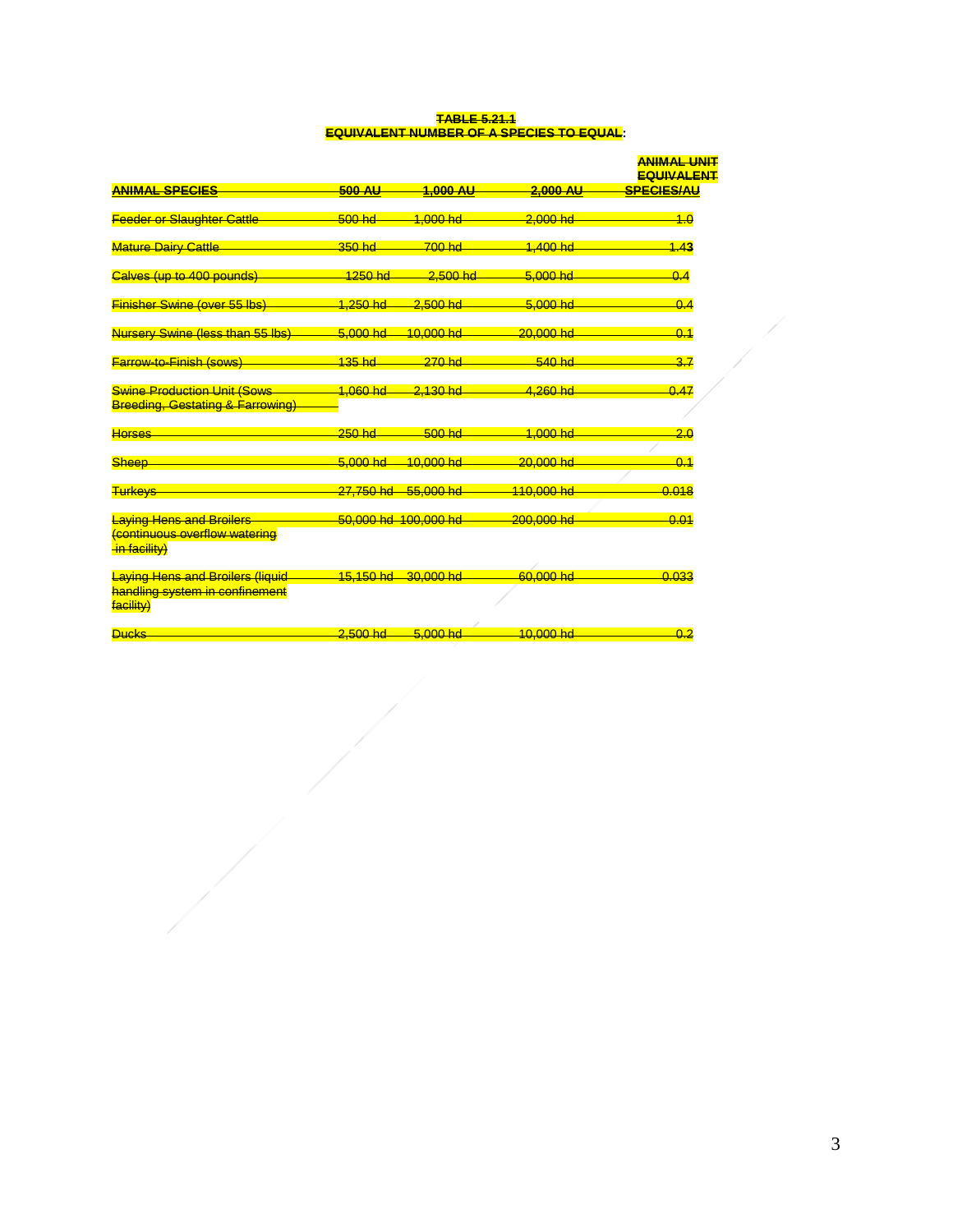## **Table 5.21.1 Number of Animals to Define Classes of Concentrated Animal Feeding Operations**

| <b>Animal Species</b>                                                                                     | <b>Class 1</b><br><b>CAFO</b><br>(Over<br>2,000<br><b>Animal</b><br>Units) | <b>Class 2 CAFO</b><br>$(1,000 - 1,999)$<br><b>Animal Units)</b> | <b>Class 3 CAFO</b><br>(50 to 499 Units <sup>1</sup><br><mark>- Zone B &amp; C</mark><br><b>Shallow</b><br><b>Aquifer)</b> | <b>Class 4 CAFO</b><br>(50 to 999 Units)           | <b>Animal Unit</b><br><b>Equivalency</b><br><u>Ratio</u> |
|-----------------------------------------------------------------------------------------------------------|----------------------------------------------------------------------------|------------------------------------------------------------------|----------------------------------------------------------------------------------------------------------------------------|----------------------------------------------------|----------------------------------------------------------|
|                                                                                                           | <b>Animal</b><br>numbers<br><u>equal to or</u><br>more than:               | <b>Animal numbers</b><br>equal to:                               | <b>Animal</b><br>numbers equal<br>to:                                                                                      | <b>Animal numbers</b><br>equal to or less<br>than: |                                                          |
| <b>Cattle other than</b><br>mature dairy cows or<br>veal calves <sup>2,3</sup>                            | 2,000                                                                      | 1,000 to 1,999                                                   | 100 to 499                                                                                                                 | 50 to 999                                          | 1.0                                                      |
| <b>Mature Dairy Cattle</b><br>(milked or dry)                                                             | <b>1,400</b>                                                               | 700 to 1,399                                                     | 70 to 349                                                                                                                  | <u>35 to 699</u>                                   | <u>1.43</u>                                              |
| <b>Swine (weighing over</b><br>55 lbs.)                                                                   | 5,000                                                                      | 2,500 to 4,999                                                   | 250 to 1,249                                                                                                               | 125 to 2,499                                       | 0.4                                                      |
| <b>Swine (weighing less</b><br>than 55 lbs.)                                                              | 20,000                                                                     | 10,000 to 19,999                                                 | 1,000 to 4,999                                                                                                             | 500 to 9,999                                       | 0.1                                                      |
| <b>Horses</b>                                                                                             | 1,000                                                                      | 500 to 999                                                       | 50 to 249                                                                                                                  | 25 to 499                                          | 2.0                                                      |
| <b>Sheep or lambs</b>                                                                                     | 20,000                                                                     | 10,000 to 19,999                                                 | 1,000 to 4,999                                                                                                             | 500 to 9,999                                       | 0.1                                                      |
| <b>Turkeys</b>                                                                                            | 110,000                                                                    | 55,000 to 109,999                                                | 5,550 to 27,499                                                                                                            | 2,775 to 54,999                                    | 0.018                                                    |
| <b>Chickens, other than</b><br>laying hens using<br>other than liquid<br>manure handling<br><b>system</b> | 250,000                                                                    | 125,000 to 249,999                                               | 12,500 to 62,499                                                                                                           | 6,250 to 124,999                                   | .008                                                     |
| <b>Laying hens using</b><br>other than liquid<br>manure handling<br><b>system</b>                         | 164,000                                                                    | 82,000 to 163,999                                                | 8,200 to 40,999                                                                                                            | 4,165 to 81,999                                    | .0122                                                    |
| <b>Laying Hens &amp;</b><br><b>Broilers using liquid</b><br>manure handling<br><b>system</b>              | 60,000                                                                     | 30,000 to 59,999                                                 | 3,000 to 14,999                                                                                                            | 1,500 to 29,999                                    | .0333                                                    |
| <b>Ducks Using liquid</b><br>manure<br><b>Handling system</b>                                             | <b>10,000</b>                                                              | 5,000 to 9,999                                                   | 500 to 2,999                                                                                                               | 250 to 4,999                                       | 0.2                                                      |
| <b>Ducks using other</b><br>than liquid manure<br>handling system)                                        | 60,000                                                                     | 30,000 to 59,999                                                 | 3,000 to 14,999                                                                                                            | 515 to 29,999                                      | <u>.033</u>                                              |
| Geese                                                                                                     | 60,000                                                                     | 30,000 to 59,999                                                 | 3,000 to 14,999                                                                                                            | 515 to 29,999                                      | <u>.033</u>                                              |

**1. Only in accordance with Chapter 3.12 Aquifer Protection District.**

**2. Cattle includes but is not limited to heifers, steers, bulls and cow/calf pairs.**

**3. Animals are counted individually once they are separated from the mother.**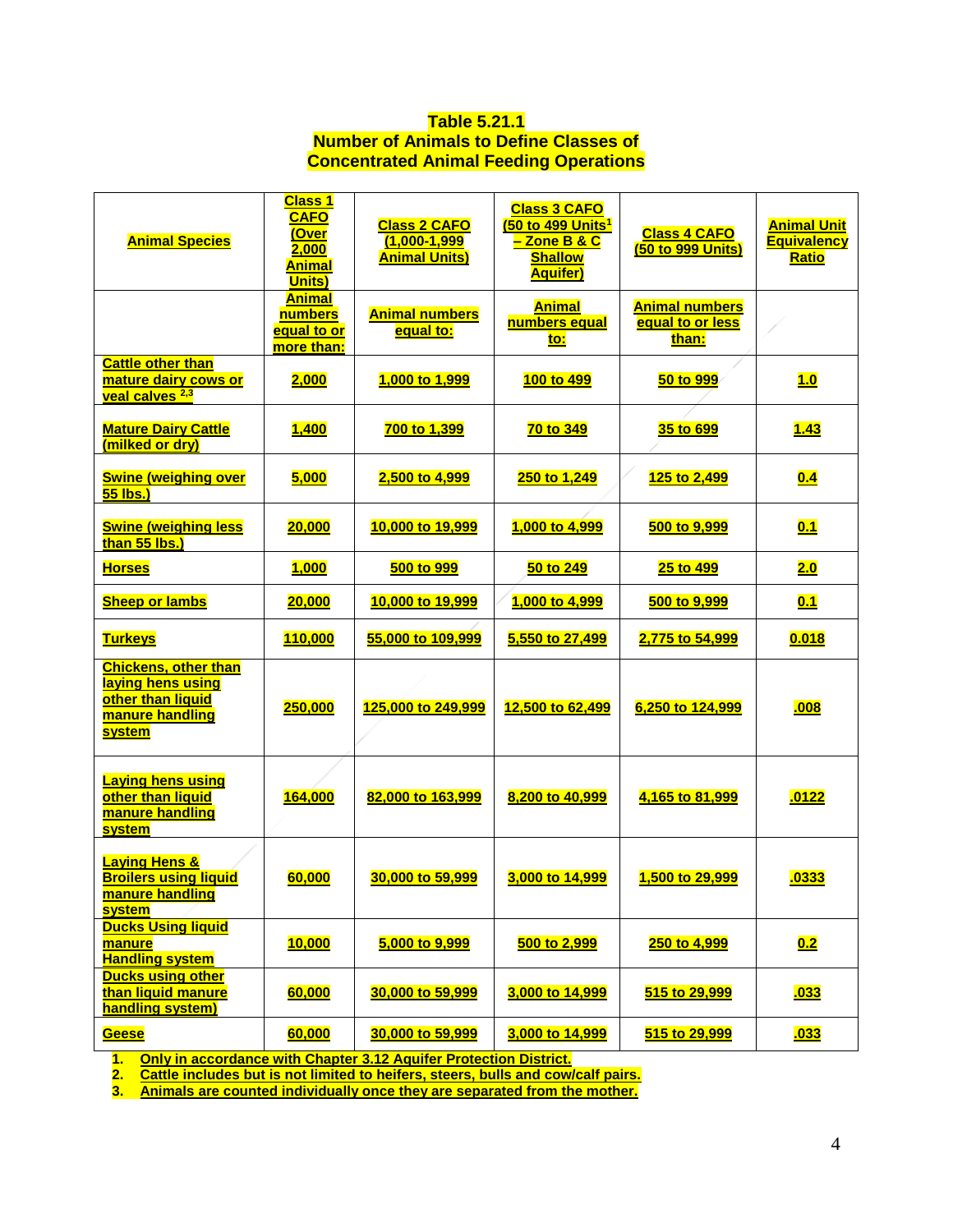# **Section 5.21.03 Classes of Concentrated Animal Feeding Operations**

A Concentrated Animal Feeding Operation is defined as a lot, yard, corral, building or other area where animals have been, are, or will be stabled or confined for a total of forty-five (45) days or more during any twelve (12)-month period, and where crops, vegetation, forage growth, or postharvest residues are not sustained over any portion of the lot or facility. Two or more animal feeding operations under common ownership are single animal operation if they adjoin each other, or if they use a common area, or if they use a common area or system for disposal of manure.

For the purpose of these regulations, Concentrated Animal Feeding Operations are divided into the following classes:

## ANIMAL UNITS

| Class 1            | 2,000 or more          |
|--------------------|------------------------|
| Class 2            | 1,000 to 1,999         |
| <del>Class 3</del> | 500 to 999             |
| Class 43           | 50 to 499              |
|                    |                        |
|                    |                        |
| Class 54           | 50 <sup>0</sup> to 999 |

(<del>Potential water pollution hazard</del> **Located in Zone A, B, or C of the Aquifer Protection Overlay District**) **(No pollution hazard)** 

## **Section 5.21.04 Concentrated Animal Feeding Operation Permit Requirements.**

Owners of Class 1, Class 2, Class 3, and Class 4 Concentrated Animal Feeding Operations are required to complete, **where applicable,** a **building permit, permitted and/or conditional use** permit application whenever any of the following occur **as follows**:

- 1. A new Concentrated Animal Feeding Operation is proposed where one does not exist.
- 2. An expansion is proposed beyond what a current permit allows. **that exceeds the number of animal units allowed by an existing county-issued permit.**
- 3. A**n** cumulative expansion by three hundred (300) animal units, after July 1, 1997, **in the number of animal units** of **an** existing concentrated animal feeding operation that does not have a permit **without a county-issued permit, that existed prior to January 1, 2019 which would result in the creation of either a Class 1, 2, 3, or 4 concentrated animal feeding operation**.
- **4.** A change in ownership or transfer of control. **In the event there is a change in ownership of a Class 1, 2, 3, or 4 Concentrated Animal Feeding Operation, which has a previously issued county permit, the new owner(s) has thirty (30) days from the date of legal conveyance of ownership in which to apply for a transfer of a previously issued county Concentrated Animal Feeding Operation permit in order to keep said current permit valid. The new owner will be required to abide by the permit requirements, findings of fact and any letter of assurances that were issued under the previously approved permit application(s). If no transfer is completed within thirty (30) days, the new owner will be required to submit a new application for approval.**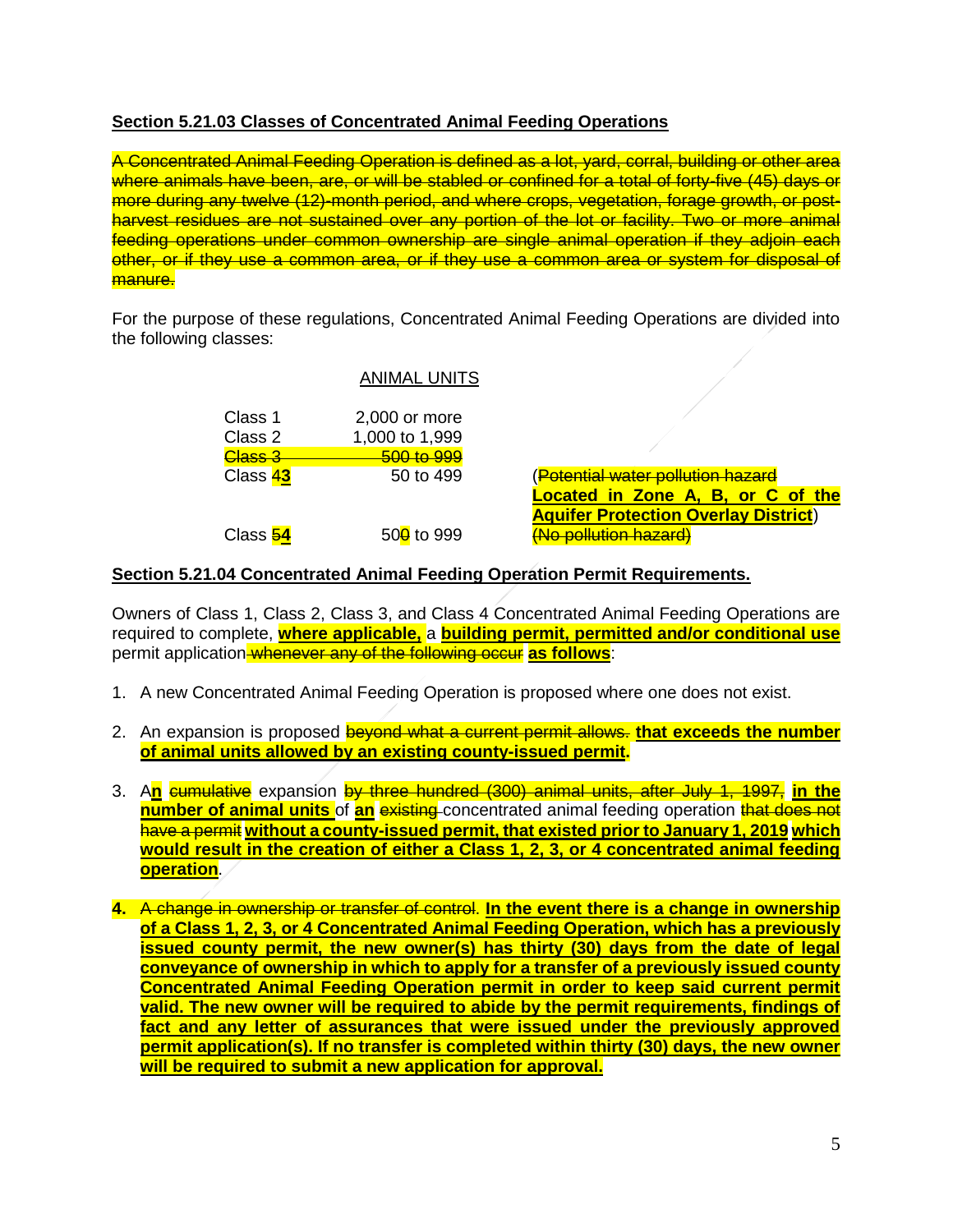- 5. An existing concentrated animal feeding operation is to be restocked after being idle for five (5) or more years.
- 6. A signed complaint has been received by the County Zoning Officer and/or South Dakota Department of Environment and Natural Resources and after inspection reveals that the **An unpermitted** Concentrated Animal Feeding Operation that is in violation of either County or State regulations **and does not correct the violation as required by the applicable authority**. Violations of State regulations shall be inspected by State officials.
- **7. A change in ownership of any Concentrated Animal Feeding Operation with a pollution related violation documented by the County Zoning Officer or State of South Dakota less than ten (10) years prior to the change in ownership.**

## **Section 5.21.05 Concentrated Animal Feeding Operation Control Requirements.**

**1. No Significant Contribution of Pollution Compliance with South Dakota Department of Environment and Natural Resources.**

**a.** In general, no All Concentrated Animal Feeding Operations shall be constructed, located, or operated so as to create a significant contribution of pollution **in compliance with the rules and regulations of South Dakota Department of Environment and Natural Resources**.

- **2. State General Permit**
	- a. Classes 1 and 2 Concentrated Animal Feeding Operations shall obtain a State General Permit pertaining to the animal species of the Concentrated Animal Feeding Operation. A County permit may be approved conditioned on receiving a State **General** p**P**ermit. **The issuance of a State General Permit satisfies the county's requirements for an approved nutrient management plan and manure management plan.**

Classes 3 and 4 Concentrated Animal Feeding Operations will be required to obtain a State General Permit if the following occur:

- a. If an earthen storage basin or lagoon is used for manure storage, excluding existing operations that are improving waste handling facilities according to Natural Resource **Conservation Service standards.**
- b. The Board of Adjustment decides conditions require a State permit.
- **b. It shall be at the discretion of the Zoning Officer and/or the Board of Adjustment to require an applicant to submit plans for a Class 3 or Class 4 Concentrated Animal Feeding Operations to be reviewed to determine general compliance with standards adopted for a State General Permit.**
- **3. Nutrient Management Plan.**
	- a. Class 1, 2, 3, and 4 Concentrated Animal Feeding Operations are required to have a nutrient management plan. The applicant shall develop, maintain, and follow a nutrient management plan to ensure safe disposal of manure and protection of surface and ground water. The South Dakota Department of Environment & Natural Resources must approve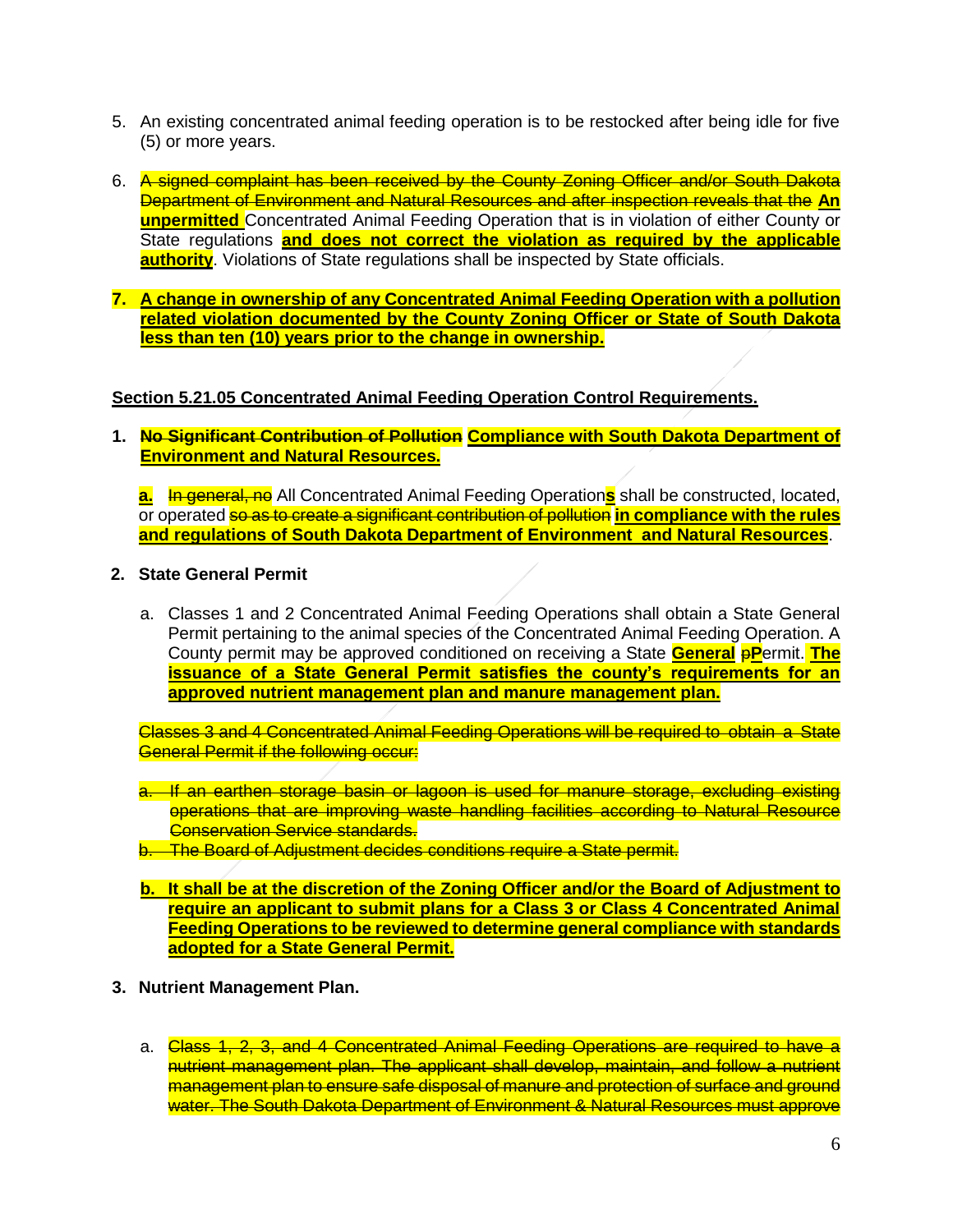the plan prior to land application of any wastes. Due to crop rotation, site changes, and other operational changes, the producer should update the plan annually to reflect the current operation and crops grown on the application sites. The applicant shall collect, store, and dispose of liquid and solid manure according to recognized practices of good agricultural management. The economic benefits derived from agricultural operations carried out at the land disposal site are secondary to the proper and safe disposal of the manure. **The applicant shall develop, maintain, and follow a nutrient management plan, per the requirements below, to ensure safe disposal of manure and process wastewater and protection of surface and ground water.**

- b. The Nutrient Management Plan is a conservation system for an animal feeding operation. It describes practices and management activities on how best to utilize manure as a fertilizer resource while protecting surface and ground water. The plan deals specifically with managing the amount, source, placement, and timing of the application of manure nutrients to the land. The use of other nutrient sources (i.e. commercial fertilizer) also must be taken into account when planning manure applications. All nutrient management plans developed must meet the current Natural Resources Conservation Service (NRCS) South Dakota Technical Nutrient Management Standard (590) and all applicable DENR and Codington County Zoning Standards. **New Class 1, 2, 3, and 4 (with more than eight hundred (800) animal units) Concentrated Animal Feeding Operations are required to have a nutrient management plan**.
- c. **Nutrient management plan(s) for Class 1 and Class 2 Concentrated Animal Feeding Operations shall be reviewed and approved by the South Dakota Department of Environment & Natural Resources. The issuance of a State General Permit satisfies the county's requirements for an approved nutrient management plan**.
- d. The plan must comply with County Manure Application Setbacks. **The nutrient management plan(s) for Class 3 and 4 (with more than eight hundred (800) animal units) Concentrated Animal Feeding Operations nutrient management plans shall be developed by a Certified Crop Advisor and meet the current Natural Resources Conservation Service (NRCS) South Dakota Technical Nutrient Management Standards and all other applicable South Dakota Department of Environment & Natural Resources and Codington County regulations**.
- c.**e.**The applicant must maintain records to show compliance with the **approved nutrient management** plan.
- e.**f.** Land spreading agreements shall be provided if applicant does not have minimum acreage to apply animal manure. **Documentation of land spreading agreements shall be available upon request by the County.**

## **4. Manure Management and Operation Plan**

**a. New** Classes 1, 2, 3, and 4 **(with more than eight hundred (800) animal units)**  Concentrated Animal Feeding Operations shall submit **are required to have** a Manure Management and Operation Plan.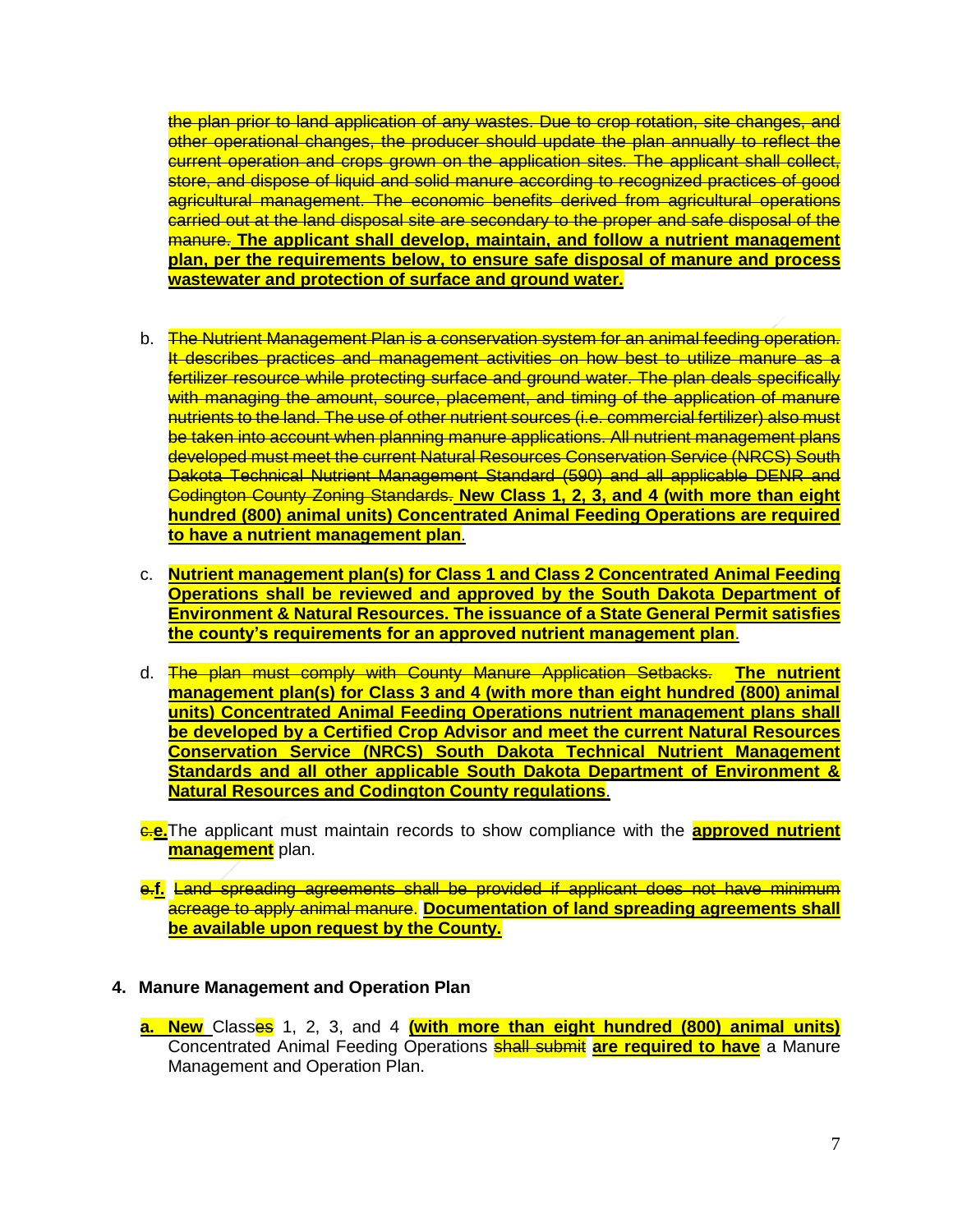- **b. The manure management and operation plan for Class 1 and 2 Concentrated Animal Feeding Operations shall be reviewed and approved by the South Dakota Department of Environment & Natural Resources. The issuance of a State General Permit satisfies the county's requirements for an approved manure management plan.**
- **c. Class 3 & 4 (with more than eight hundred (800) animal units) Concentrated Animal Feeding Operations manure management and operation plans shall at a minimum meet the current Natural Resources Conservation Service (NRCS) Standards and all applicable DENR and Codington County Zoning regulations.**
- **d. Any field or other site upon which manure is intended to be piled for more than fourteen (14) days shall at a minimum meet the current Natural Resources Conservation Service (NRCS) Standards and all applicable DENR and Codington County Zoning regulations.**

a.**e.** Plan must include:

- i. The location and specifics of proposed animal manure **management** facilities.
- ii. The operation procedures and maintenance of manure **management** facilities.
- iii. Plans and specifications must be prepared or approved by a registered professional engineer, or a Natural Resource Conservation Service (NRCS) engineer. Waste treatment **manure management** facilities will require inspection by an engineer and as-built plans to be submitted to the County Zoning Officer.
- iv. Animal manure shall not be stored longer than two **(2)** years.
- v. Manure **management** containment structures facilities shall provide for a minimum design volume of three hundred sixty-five (365) days of storage for 1,000 animal units or more and two hundred forty (240) days of storage for less than one thousand 1,000 animal units. The Board of Adjustment may reduce the number of days of storage if deemed appropriate. **In addition, open outdoor storage shall include minimum storage for direct precipitation and/or runoff from a 25-year, 24-hour storm.**
- vi. Producers shall keep records on manure applications on individual fields which document acceptable manure and nutrient management practices have been followed. These records shall include soils test results for surface two feet of soil, actual and projected crop yields, nutrient analysis of manure, and information about date, rate and method of manure applications for individual fields. **Manure management facilities utilizing methane digesters may receive on and off-site generated manure and/or organic wastes.**
- vii. **The applicant will provide information regarding how manure from the Concentrated animal feeding operation site will be transported to fields identified in the nutrient management plan. This may require the need for a haul road agreement and/or the applicable agreement for pipes to cross the right-ofway or private property. Unless otherwise agreed to between the Road Authority and the applicant, at Codington County requires, at a minimum, the applicant to**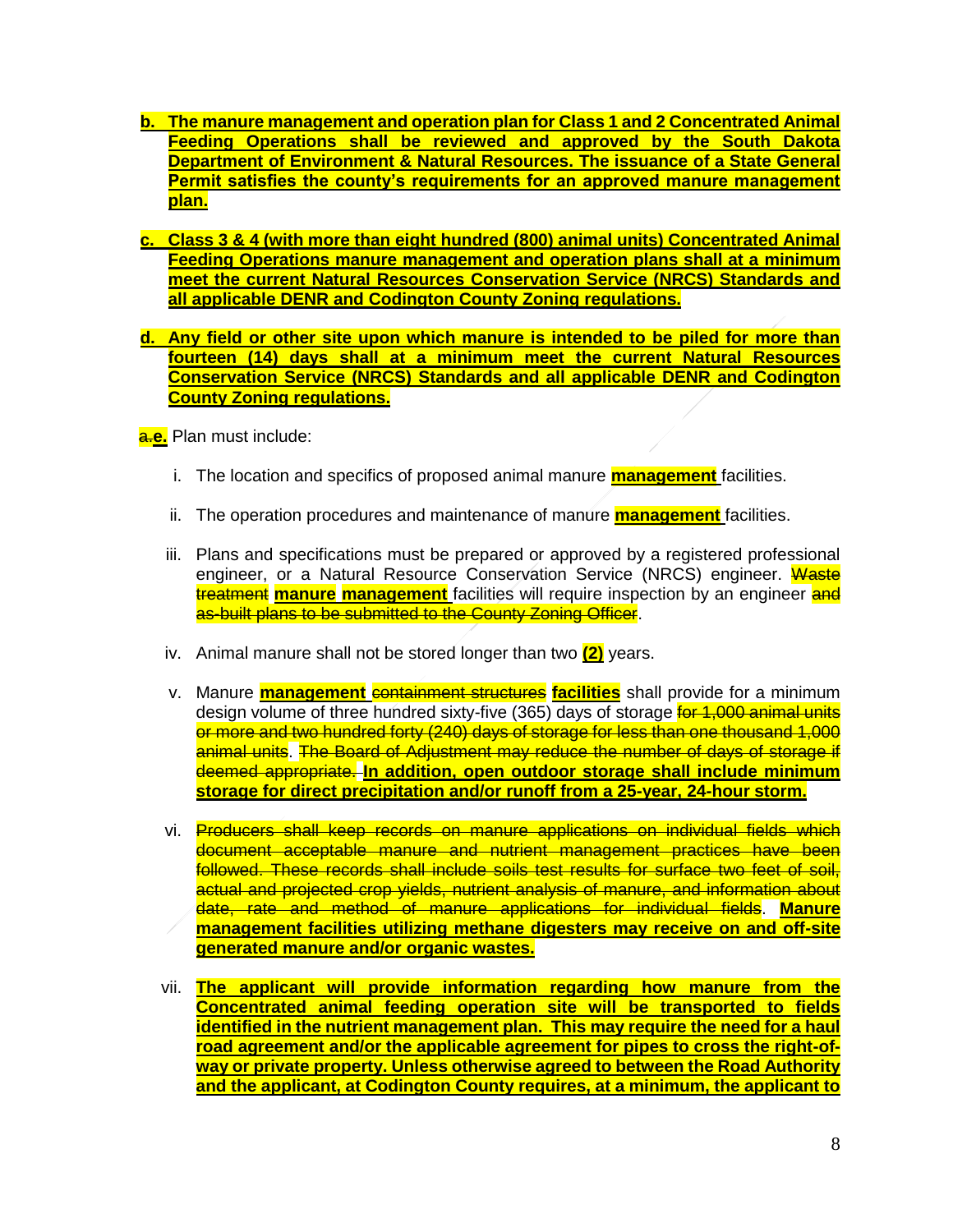**abide by minimum requirements of the adopted findings of facts for the applicable size of operation.**

**b.e.**As a condition of the permit, **the Zoning Officer and/or the County** Board of Adjustment may require the **producer applicant** to participate in environmental training programs and become a certified livestock manager.

#### **5. Management Plan for Fly and Odor Control**

**a. New** Classes 1, 2, 3, and 4 **(with more than eight hundred (800) animal units)**  Concentrated Animal Feeding Operations shall dispose of dead animals, manure and wastewater in such a manner as to control odors or flies. A management plan is required for submission of a permit. The **Zoning Officer and/or** County Board of Adjustment will review the need for control measures on a site-specific basis **taking into consideration prevailing wind direction and topography**. The following procedures to control flies and odors should be considered in a management control plan.

a.**i.** Operational plans for manure collection, storage treatment and how said plans and use must be kept **will be** updated and implemented.

**b.ii.**Methods to be utilized to dispose of dead animals **should shall** be included in the management plan.

c.**iii.**Plant trees and shrubs to reduce wind movement of odors away from buildings, manure storage ponds and/or lagoons. **Location of existing and proposed tree/shrub plantings.** 

#### **b. The County recommends the following Best Management Practices in the development of a fly and odor control management plan:**

d.**i.** Provide adequate slope and drainage to remove surface water from pens and keep pen area dry so odor production is minimized.

e.**ii.**Store solid manure in containment areas having good drainage to minimize odor production.

f.**iii.**Remove manure from open pens as frequently as possible to minimize odor production.

h.**iv.**Avoid spreading manure on weekends, holidays and evenings during warm season when neighbors may be involved in outdoor recreation activities.

**I.v.**Avoid spreading during calm and humid days, since these conditions restrict the dispersion and dilution of odors.

**c. To assist in mitigating odors, the County may require any or all of the following:**

g.**i .**consider **U**se of covers on open storage systems for liquid manure systems to reduce odor production.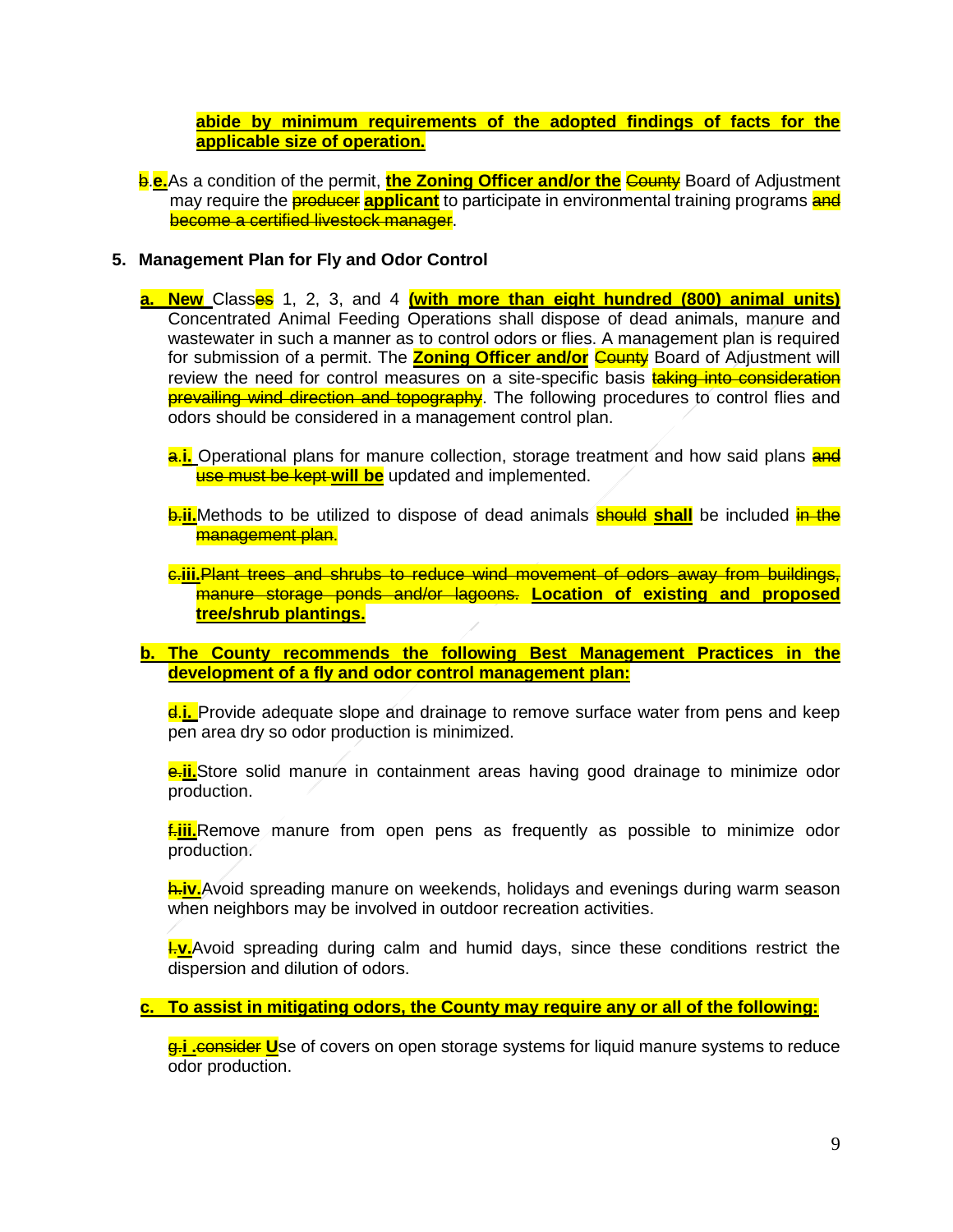- **ii. The use of bio-filters or other proven odor mitigation technologies on enclosed concentrated animal feeding operation barns/structures to reduce odor production.**
- 6. Suggested setbacks and separation distance for new **class 1, 2, 3, and 4** concentrated **animal feeding operations and those existing, non-permitted concentrated animal feeding operations expanding by 300 or More Animal Units after July 1, 1997** into a **Class 1 or 2 Concentrated animal Feeding Operations after January 1, 2019. See Table 5.21.2.**

|                                    | <del>CLASS 1</del>         | <del>CLASS 2</del>      | <del>CLASS 3</del>    | <del>CLASS 4</del>    |
|------------------------------------|----------------------------|-------------------------|-----------------------|-----------------------|
|                                    |                            |                         |                       |                       |
| <b>Established Residences</b>      | 2.640 feet                 | <u>1.760 feet</u>       | <del>1,320 feet</del> | <del>1,320 feet</del> |
|                                    |                            |                         |                       |                       |
| <b>Churches, Businesses and</b>    | 2,640 feet                 | <del>2,640 feet</del>   | 1,320 feet            | <del>1,320 feet</del> |
| <b>Commercially Zoned Areas,</b>   |                            |                         |                       |                       |
| <b>Town Districts</b>              |                            |                         |                       |                       |
| <b>Incorporated Municipality</b>   | 5.280 feet                 | 5.280 feet              | <del>2,640 feet</del> | <del>1,320 feet</del> |
| <b>Limits</b>                      | <mark>plus 440 feet</mark> |                         |                       |                       |
|                                    | <del>for each</del>        |                         |                       |                       |
|                                    | additional                 |                         |                       |                       |
|                                    | <del>1,000 AU</del>        |                         |                       |                       |
|                                    | <b>over 2,000</b>          |                         |                       |                       |
|                                    |                            |                         |                       |                       |
| <b>Private Wells</b>               | 2,640 feet                 | <mark>1,760 feet</mark> | <u>1.320 feet</u>     | <u>1.320 feet</u>     |
| other than the operator            |                            |                         |                       |                       |
|                                    |                            |                         |                       |                       |
| <b>Lakes and Streams</b>           | $500$ feet                 | $500$ feet              | $200$ feet            | $200$ feet            |
| <b>classified as Fisheries as</b>  |                            |                         |                       |                       |
| <b>identified by the State</b>     |                            |                         |                       |                       |
|                                    |                            |                         |                       |                       |
| <b>Federal, State &amp; County</b> |                            |                         |                       |                       |
| Road ROW                           |                            |                         |                       |                       |
| Confinement                        | $300$ feet                 | $300$ feet              | $200$ feet            | $200$ feet            |
| <b>Open Lot</b>                    | <u> 150 feet</u>           | <u> 150 feet</u>        | <u> 150 feet</u>      | <u> 150 feet</u>      |
|                                    |                            |                         |                       |                       |
| <b>Township Road ROW</b>           |                            |                         |                       |                       |
| Confinement                        | $150$ feet                 | $150$ feet              | 150 feet              | $150$ feet            |
| <b>Open Lot</b>                    | <u>150 feet</u>            | <del>150 feet</del>     | <del>150 feet</del>   | <del>150 feet</del>   |
|                                    |                            |                         |                       |                       |

#### SUGGESTED MINIMUMS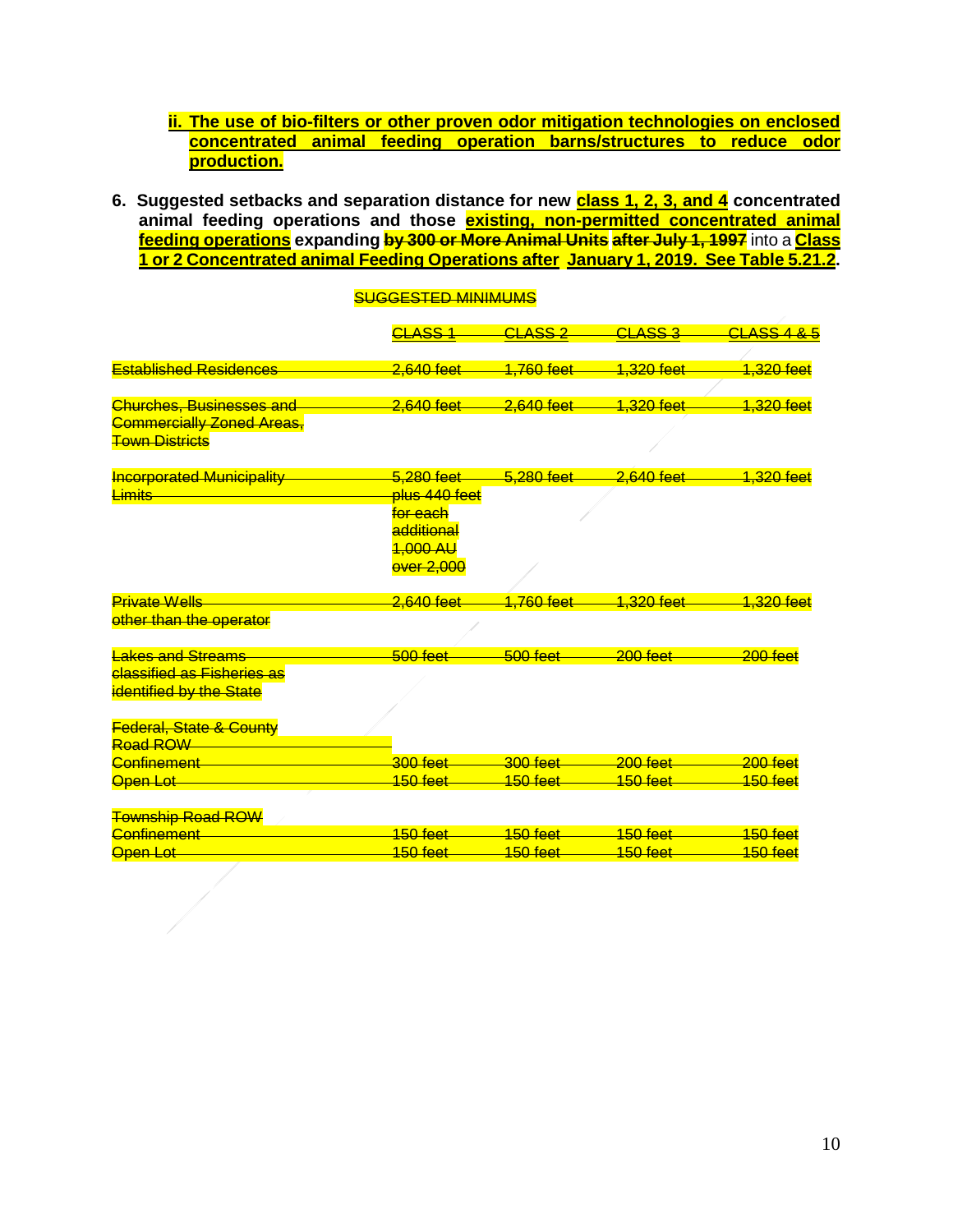|                                             | <b>Number of Animal</b><br><b>Units</b><br><b>Established</b><br>Residences <sup>2,3</sup>         | <b>Less</b><br>than<br><b>999</b><br><b>Animal</b><br><b>Units</b><br>1,320<br>feet | 1,000<br>to<br>1,999<br><b>Animal</b><br><b>Units</b><br>1,760<br>feet | $2,000$ to<br>4,999<br><b>Animal</b><br><b>Units</b><br><b>2,640 feet</b>                                                           | 5,000 to<br>9,999 Animal<br><b>Units</b><br>3,960 feet                                                                     | <b>Over 10,000</b><br><u>Animal</u><br><b>Units</b><br>5,280 feet                                                                           |
|---------------------------------------------|----------------------------------------------------------------------------------------------------|-------------------------------------------------------------------------------------|------------------------------------------------------------------------|-------------------------------------------------------------------------------------------------------------------------------------|----------------------------------------------------------------------------------------------------------------------------|---------------------------------------------------------------------------------------------------------------------------------------------|
|                                             | <b>Churches, Businesses</b><br>and Commercially<br>Zoned Areas <sup>3</sup>                        | <u>1,320</u><br><u>feet</u>                                                         | 1,760<br>feet                                                          | 2,640 feet                                                                                                                          | 3,960 feet                                                                                                                 | 5,280 feet                                                                                                                                  |
| <b>SEPARATION DISTANCES</b>                 | <b>Incorporated</b><br><b>Municipality Limits<sup>3</sup></b>                                      | <u>2,640</u><br>feet                                                                | 5,280<br>feet                                                          | <b>5,280 feet</b><br>plus 440<br>feet for<br><u>each</u><br>additional<br>1,000<br>animal<br>units over<br>2,000<br>animal<br>units | <b>6.600 feet</b><br>plus 440 feet<br>for each<br>additional<br>1,000 animal<br>units over<br><b>5,000 animal</b><br>units | <b>8,800 feet</b><br>plus 440<br>feet for<br><u>each</u><br>additional<br>1,000<br>animal<br>units over<br>10,000<br><u>animal</u><br>units |
| <b>Federal, State &amp; County Road ROW</b> |                                                                                                    |                                                                                     |                                                                        |                                                                                                                                     |                                                                                                                            |                                                                                                                                             |
|                                             | <b>Confinement</b>                                                                                 | <b>200</b><br>feet                                                                  | <b>300</b><br>feet                                                     | 300 feet                                                                                                                            | 300 feet                                                                                                                   | 300 feet                                                                                                                                    |
|                                             | <b>Open Lot</b>                                                                                    | <b>150</b><br>feet                                                                  | <b>150</b><br>feet                                                     | 150 feet                                                                                                                            | 150 feet                                                                                                                   | 150 feet                                                                                                                                    |
|                                             | <b>Established Private</b><br>Water Well <sup>5,6</sup>                                            | 1,320<br>feet                                                                       | 1,760<br>feet                                                          | <b>2,640 feet</b>                                                                                                                   | <b>2,640 feet</b>                                                                                                          | <b>2,640 feet</b>                                                                                                                           |
| <b>SETBACKS</b>                             | <b>Existing Public Water</b><br>Well                                                               | 1,320<br>feet                                                                       | 1,760<br><u>feet</u>                                                   | <b>2,640 feet</b>                                                                                                                   | <b>2,640 feet</b>                                                                                                          | <b>2,640 feet</b>                                                                                                                           |
|                                             | <b>Lakes and Streams</b><br><b>classified as Fisheries</b><br>as identified by the<br><b>State</b> | <u> 200</u><br>feet                                                                 | <b>500</b><br>feet                                                     | 500 feet                                                                                                                            | 500 feet                                                                                                                   | 500 feet                                                                                                                                    |

#### **Table 5.21.2 Suggested Minimum Separation Distances and Setbacks1, 4**

**<sup>1</sup> Two (2) or more CAFOs under common ownership are a single concentrated animal feeding operation if they adjoin**  each other (within one mile) or if they use a common area or system for disposal of manure. Required setbacks for the **two (2) or more CAFOs treated as a single operation shall not be less than the suggested minimum setback required for each operation if said operations were treated as individual operations.** 

**<sup>2</sup> Established residences do not include any residence established after July 1, 1997 less than one-half (1/2) mile from any Concentrated Animal Feeding Operation which was active at the time of the residence's construction.**

**<sup>3</sup> The Board of Adjustment may allow a setback of less than the minimum required provided a written waiver by the entity deriving the benefit of the setback is filed with the application.**

**<sup>4</sup> The Board of Adjustment may utilize Section 5.21.05.7 to increase or decrease the required setback.**

**<sup>5</sup> Established private water wells refer to wells used as a source of potable water for human consumption one (1) year prior to application date for the proposed CAFO.**

**<sup>6</sup> Setback does not apply to the wells of the CAFO operator.**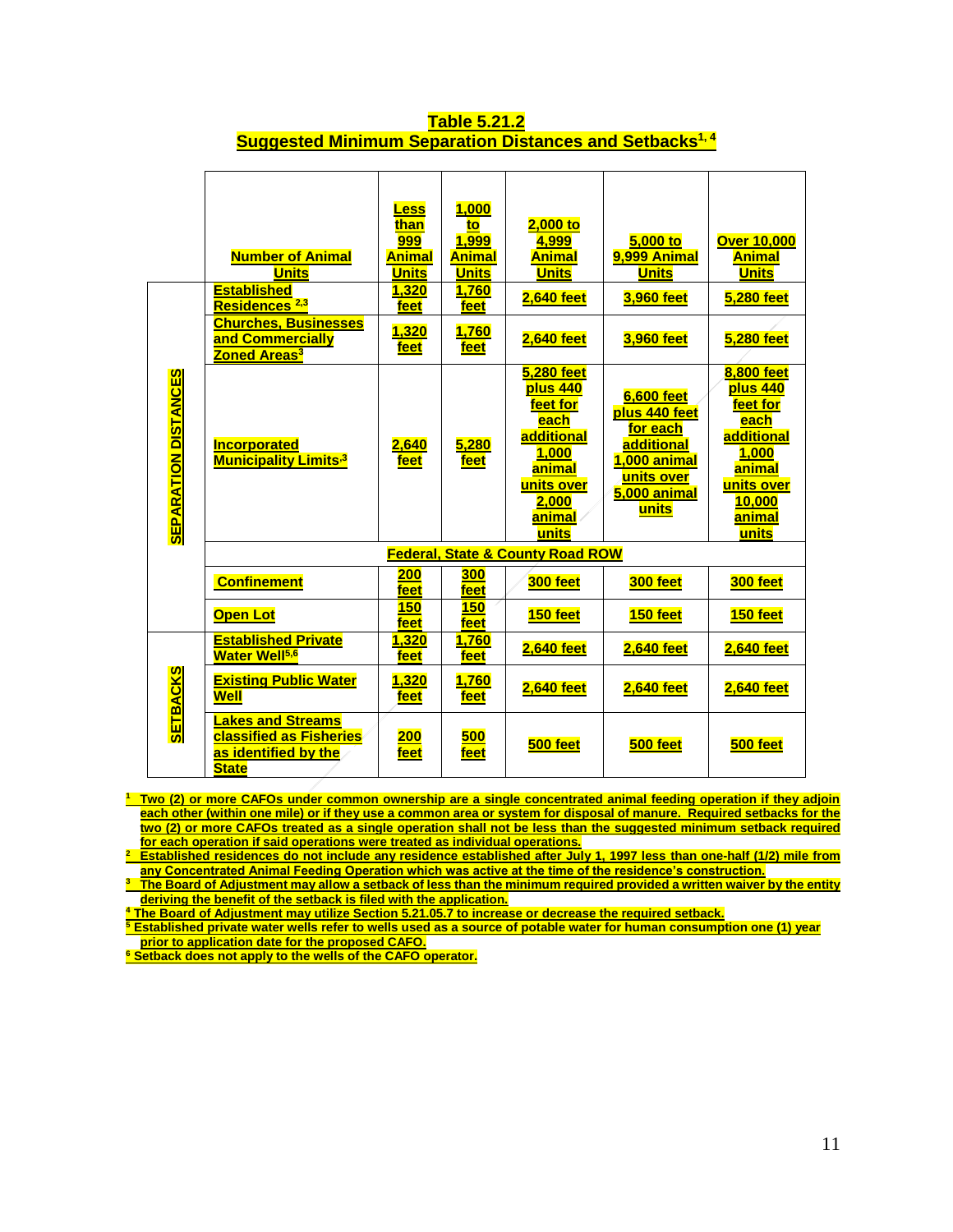- **7. Exceptions/Exemptions to Separation and/or Setback Distance Requirements, Variance Still Required**
	- **a. A concentrated animal feeding operation that satisfies any of the criteria below shall be exempt from the applicable separation or setback distance with no variance required by the Board of Adjustment.**
	- **b. A Concentrated Animal Feeding Operation which is expanded or constructed less than the suggested setback from a right-of-way (ROW) provided approval of the applicable road authority is submitted to the zoning officer prior to issuance of any applicable building permits or stocking of the Concentrated Animal Feeding Operation if no building permits are required. County Highway Department (County right-of-way), Township Board of Supervisors (Township right-of-way), or State Department of Transportation (state right-of-way) are authorized to provide approval on behalf of the respective road authority. Other entities may provide approval on behalf of the listed entities if documentation of their authority to grant such approval is submitted.**
	- **c. All Concentrated Animal Feeding Operations in operation prior to January 1, 2019 which do not comply with the suggested minimum setback/separation requirements, but continue to operate, and are not expanded in a manner which will result in the one of the following examples are exempt from suggested separation distance:**
		- **i. Example 1: A Class 4 CAFO expands to a Class 1 or 2 CAFO.**
		- **ii. Example 2: A Class 2 CAFO expands to a Class 1 CAFO.**
		- **iii. Example 3: A Class 1 CAFO expands by 10% of the number of animal units**

**Provided, that the expansion does not further encroach the setback/separation distance existing on January 1, 2019. See Figure 5.21.1.**

- **d. A Concentrated Animal Feeding Operation which is expanded or constructed, if the title holder of the land benefitting from the distance separation requirement executes a written waiver with the title holder of the land where the Concentrated Animal Feeding Operation is located, under such terms and conditions which the parties may negotiate. The title holder of the land benefitting from the distance separation requirement is the residence, commercial enterprise, individual or individuals, governmental entity, religious institution, or educational institution from which separation is required. The waiver shall be binding upon the heirs, successors, and assigns of the title holder and shall pass with the land.**
- **e. A Concentrated Animal Feeding Operation which is constructed or expanded closer than the suggested setback/separation distance from the corporate limits of a community that does not have an established Joint City/County Jurisdiction Zoning Ordinance, if the incorporated community approves a written waiver.**
- **f. A Concentrated Animal Feeding Operation which existed prior to the creation of a residence, educational institution, commercial enterprise, religious institution, incorporated community, if the residence, educational institution, commercial**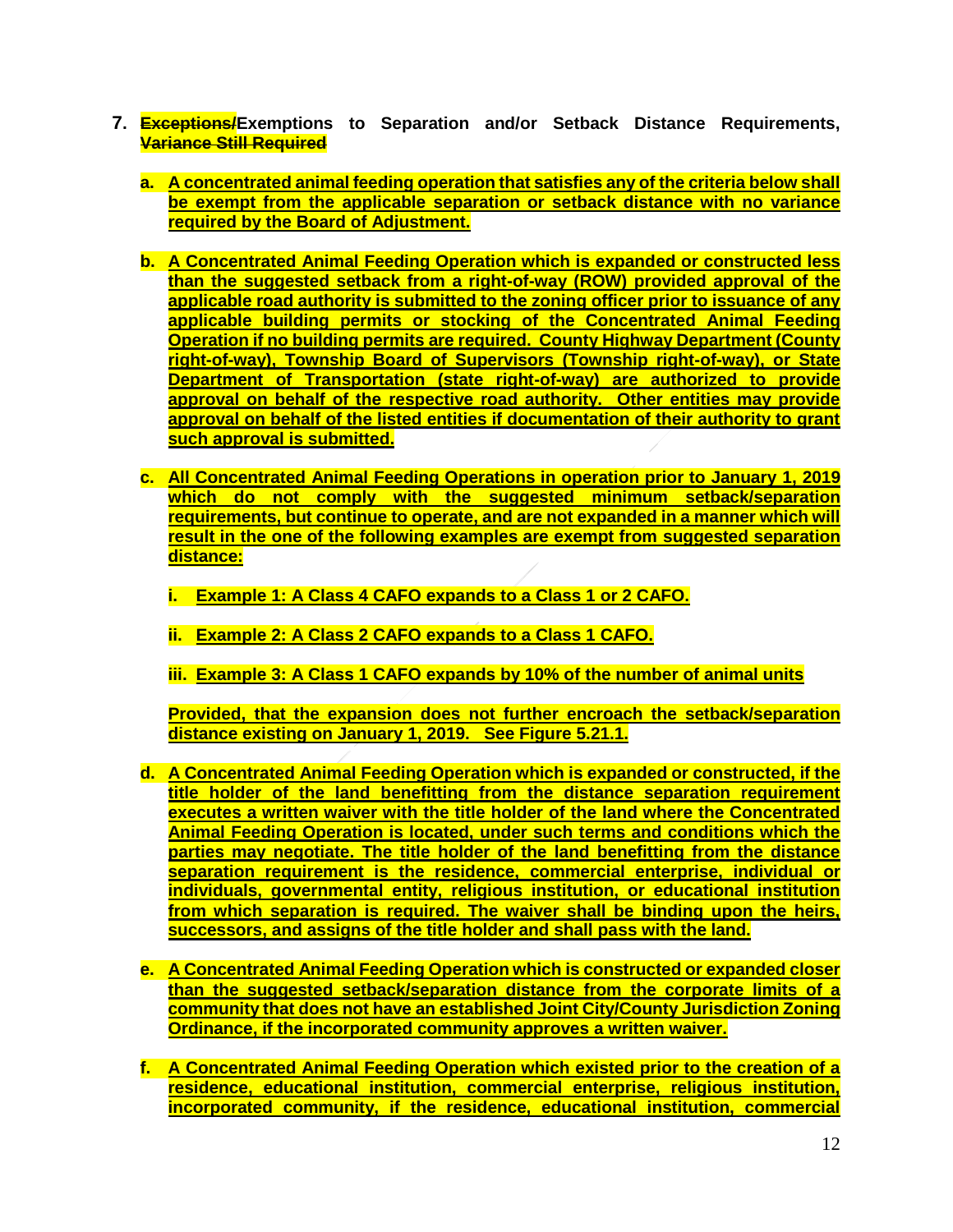**enterprise or religious institution was constructed or expanded or the boundaries of the incorporated community were expanded, after the date that the concentrated animal feeding operation was established. The date that the Concentrated Animal feeding Operation was established is the date on which the Concentrated Animal Feeding Operation commenced operating. A change in ownership or expansion shall not change the date of operation.** 

**g. Any Concentrated Animal Feeding Operation in operation as of January 1, 2019 which does not comply with the suggested minimum setback/separation distance requirements is allowed to be replaced in the event of a calamity without obtaining a variance. Provided, that the replacement does not further encroach the setback/separation distance existing at the time of the calamity. See Figure 5.21.1.**

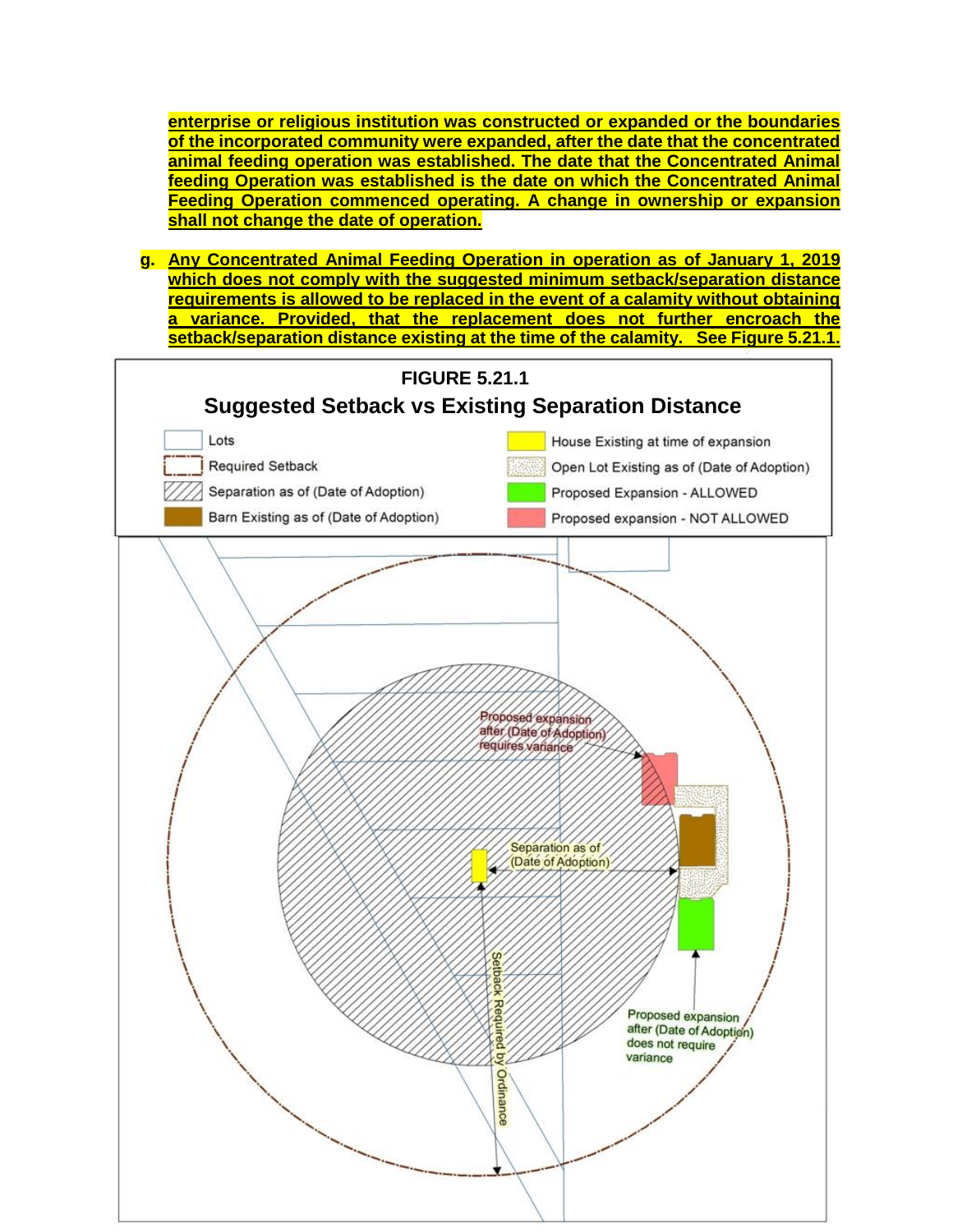## **8. Additional Setback and Separation Distance Requirements for Class 1, 2, 3, and 4 Concentrated Animal Feeding Operations.**

Each application for a new or expanded Concentrated Animal Feeding Operation (CAFO) will be reviewed by the Board of Adjustment on a site-specific basis. The Board of Adjustment reserves the right to increase or decrease the minimum required **suggested** setbacks and separation distance on a site-specific review, based on one (1) or more of the following considerations.

## **a**. **Considerations to Decrease Suggested Setbacks and Separation Distances**

- i. An existing Concentrated Animal Feeding Operation proposes to expand but does not meet suggested setback or separation distances, the Board of Adjustment may reduce suggested setbacks and separation distances after review of past management practices and proposed improvements to waste handling facilities. **The Board of Adjustment may reduce suggested minimum setback/separation distances of any new or existing Concentrated Animal Feeding Operation proposing to expand based upon any or all of the following considerations**:
	- a) **The South Dakota Odor Footprint Tool or other comparable instrument accepted by the Board of Adjustment may be utilized to determine the need to decrease setback and/or separation suggestions**.
	- **b)** Review of **the operation of the Concentrated Animal Feeding Operation as it pertains to the type of manure handling system and manure application methods to be used.**
		- (1) Due to the type of **manure** handling and management of the CAFO little or no impact on adjacent property is expected. **The use of Bio-filters, neoprene lagoon covers, and/or methane digesters are examples of improvements which may result in the reduction of suggested setbacks and separation distances.**
		- (2) Due to topography and/or prevailing wind direction little or no impact on adjacent property is expected.
		- (3) **By limiting the proposed expansion to specific number of animal units** no adverse impacts are expected.

ii. A new Concentrated Animal Feeding Operation is proposed which, because of the waste handling facilities, would not require conformance with suggested setback and separation distances as outlined herein.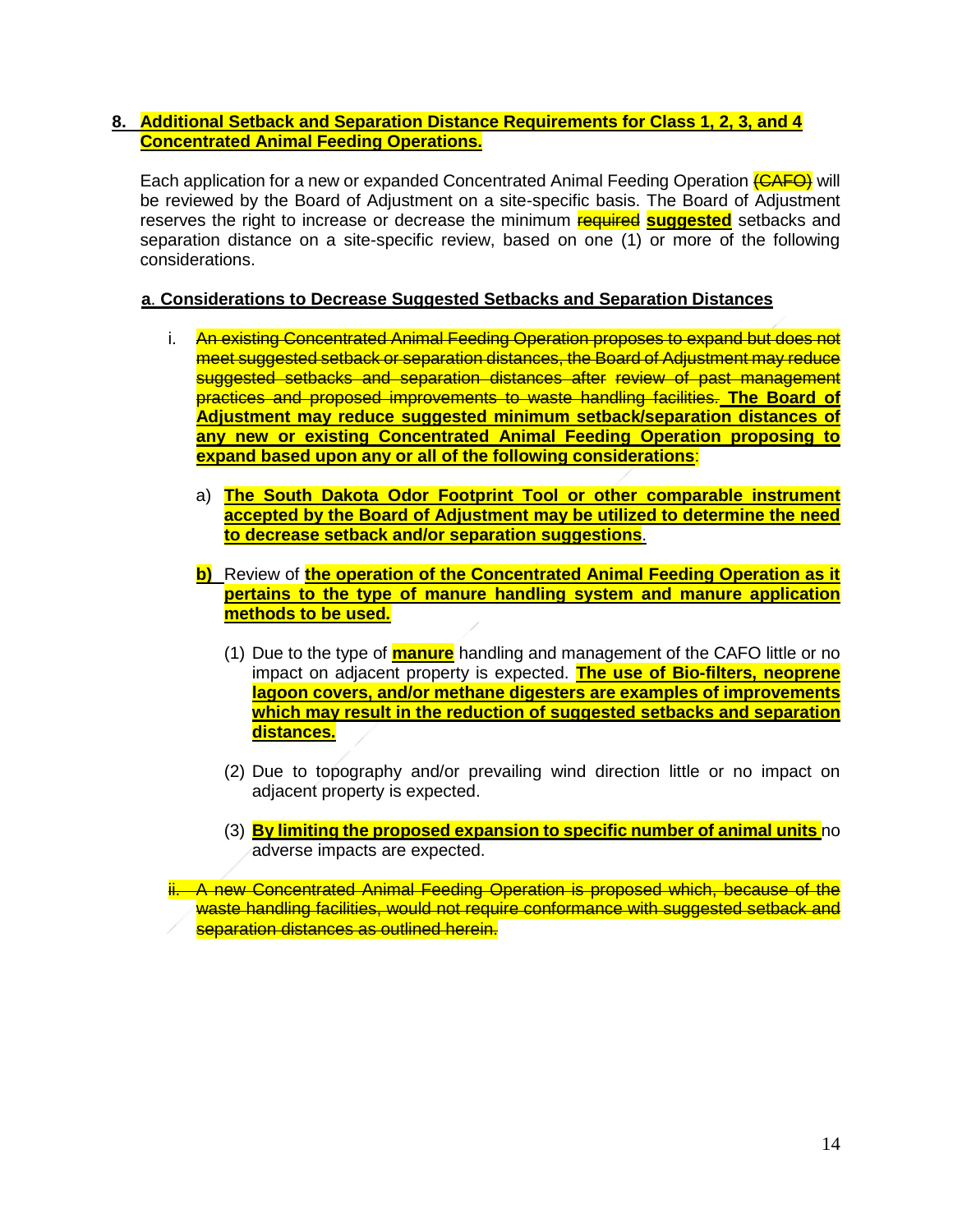## **b. Considerations to Increase Suggested Setbacks and Separation Distances**

i. **Existing Concentration -** A concentration of CAFOs in the area exists or would occur which may pose an air or water quality concern. **A Concentrated Animal Feeding Operation of two thousand (2,000) or more animal units is proposed to be located in an area where a concentration of three thousand (3,000) animal units currently exists within one (1) mile of the proposed Concentrated Animal Feeding Operation site.**

**In the event the Board determines that a concentration of animal units already exists and an increase in animal units may pose air or water quality concerns, the Board may utilize the South Dakota Odor Footprint Tool or other instrument accepted by the Board of Adjustment to determine the need to increase setback and/or separation suggestions.** 

- ii. Due to topography and prevailing wind direction, **and/or concentration of animal units,** additional setback and separation distance is appropriate to safeguard air or water quality. **The South Dakota Odor Footprint Tool or other instrument accepted by the Board of Adjustment may be utilized to determine the need to increase setback and/or separation suggestions.**
- iii. **Siting of** A **a** Concentrated Animal Feeding Operation is in excess of 5,000 animal units.

**In the event the Board determines that the siting of a Concentrated Animal Feeding Operation, where one did not previously exist, with more than five thousand (5,000) animal units may pose air or water quality concerns, the Board may utilize the South Dakota Odor Footprint or other instrument accepted by the Board of Adjustment to determine the need to increase setback and/or separation suggestions.** 

**ii. Review of past management practices and proposed improvements to manure handling facilities.**

# **7.9. Manure Application Setbacks**

- a. The County Board of Adjustment may require liquid manure to be incorporated or injected in order to minimize air and water quality impacts.
- b. Requests for application of liquid manure by means of irrigation will be reviewed by the Board of Adjustment on a site-specific basis. Impact on air and water quality will be taken into consideration.
- c. **Any manure which is piled or stored on a field for fourteen (14) or less days shall be stored in locations which comply with Table 5.21.3.**
- **d**. **Table 5.21.3 provides the** following manure application setbacks apply to all classes of Concentrated Animal Feeding Operations.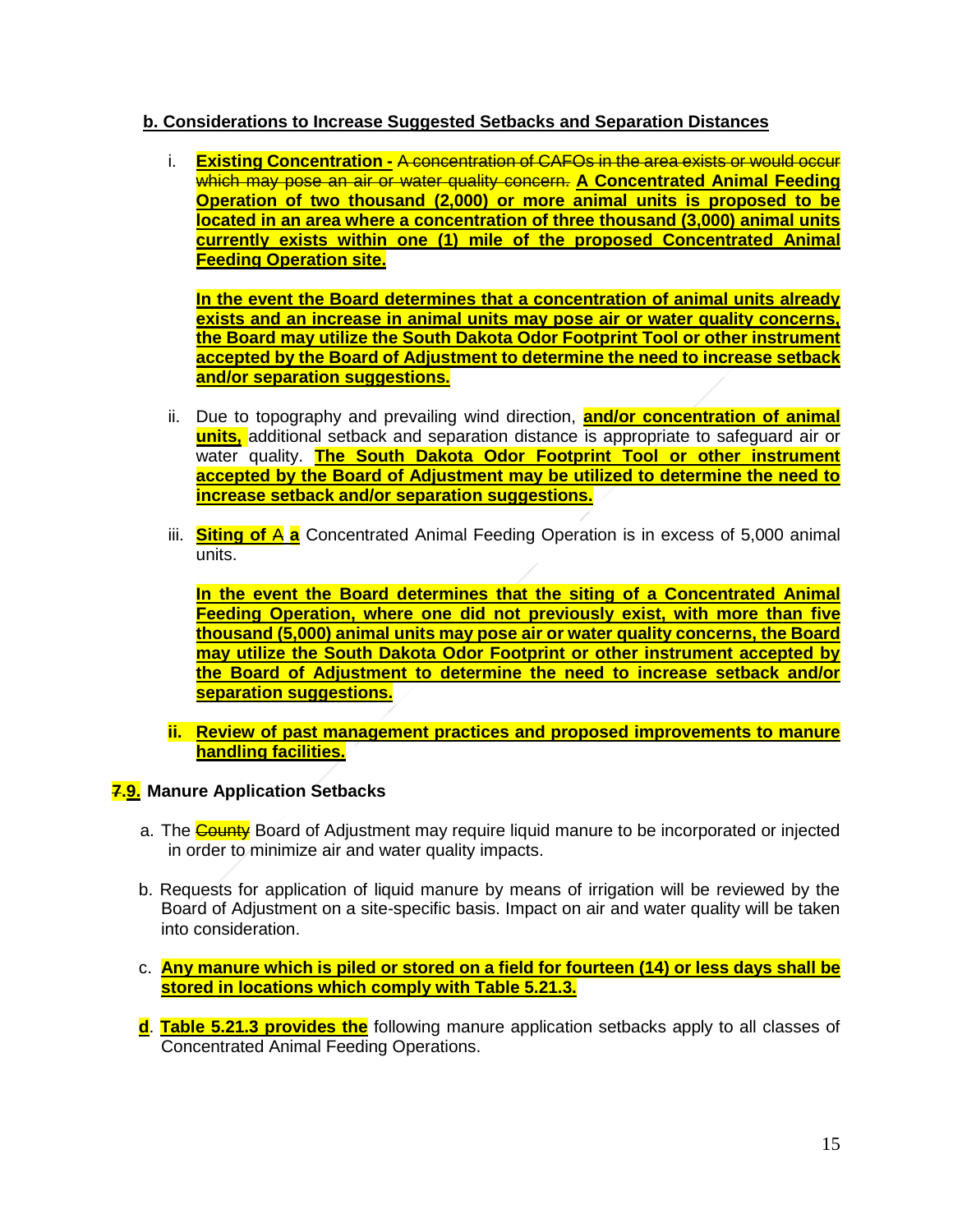| Table 5.21.3                              |  |  |  |  |  |
|-------------------------------------------|--|--|--|--|--|
| <b>COUNTY MANURE APPLICATION SETBACKS</b> |  |  |  |  |  |

|                                                                                                                              |                                                                                    | <b>INCORPORATED</b>                                         |
|------------------------------------------------------------------------------------------------------------------------------|------------------------------------------------------------------------------------|-------------------------------------------------------------|
| <b>CATEGORY</b>                                                                                                              | <b>SURFACE APPLIED</b>                                                             | OR INJECTED                                                 |
| <b>Lakes, Rivers and Streams Classified as</b><br><b>Fisheries</b>                                                           | 300 feet $*$                                                                       | 100 feet <sup>*</sup> (lake)<br>50 feet (river &<br>stream) |
| <b>Streams and Lakes Classified as Drinking</b><br><b>Water Supplies</b>                                                     | 1,000 feet                                                                         | 300 feet                                                    |
| <b>Public Roads</b>                                                                                                          | 25 feet (surface) from right-of-way<br>300 feet (irrigation) from right-of-<br>way | 10 feet from right-of-<br>way                               |
| <b>Area of 10 or More Residences</b>                                                                                         | 300 feet (surface)<br>4,000 feet (irrigation)                                      | $300$ foot                                                  |
| <b>Public Wells</b>                                                                                                          | 1,000 feet                                                                         | 1,000 feet                                                  |
| <b>Established Private Water Well</b>                                                                                        | 250 feet                                                                           | 250 feet                                                    |
| A Residence Other Than the Operator                                                                                          | 300 feet (surface)<br>1,000 feet (irrigation)                                      | 300 feet                                                    |
| Natural or Manmade <b>Surface</b> Drainage                                                                                   | 200 feet $*$                                                                       | 50 feet                                                     |
| *Or as prescribed within the South Dakota General Permit for Manure Application on Saturated, Snow Covered,<br>-- F----- A-U |                                                                                    |                                                             |

#### **or Frozen Soil**

#### **8.10. Standards for Conditional Uses**

- a. The County Board of Adjustment may request information relating to a Concentrated Animal Feeding Operation not contained in these regulations.
- b. The **County** Board of Adjustment may impose, in addition to the standards and requirements set forth in these regulations, additional conditions which the Board of Adjustment considers necessary to protect the public health, safety and welfare.
- c. Conditional Uses shall be in effect only as long as sufficient land specified for spreading purposes is available for such purposes and other provisions of the permit are being adhered to.
- d. When considering an application, the **County** Board of Adjustment will take into consideration current and past violations **documented by the Environmental Protection Agency, the South Dakota Department of Environment and Natural Resources, or similar applicable agency in other states,** relating to Concentrated Animal Feeding Operations that the applicant has **or had** an interest in.
- e. **Conditional Use** permit applicants will be required to file a letter of assurances as required by the Board of Adjustment. The letter of assurances will be prepared by the zoning officer **and/or Board of Adjustment** and signed by both the applicant and the zoning officer **Board of Adjustment's designee.** The permit for the concentrated animal feeding operation is based upon compliance with the regulations herein, and letter of assurances. Any violation of the regulations or non-compliance with the letter of assurances shall be cause for revoking a permit. **If a violation of these regulations or non-compliance with the letter of assurance occurs, permit applicants will be notified** by registered mail and a hearing before the board of adjustment will be held concerning status of the permit. The Board of Adjustment shall either revoke the permit or set a time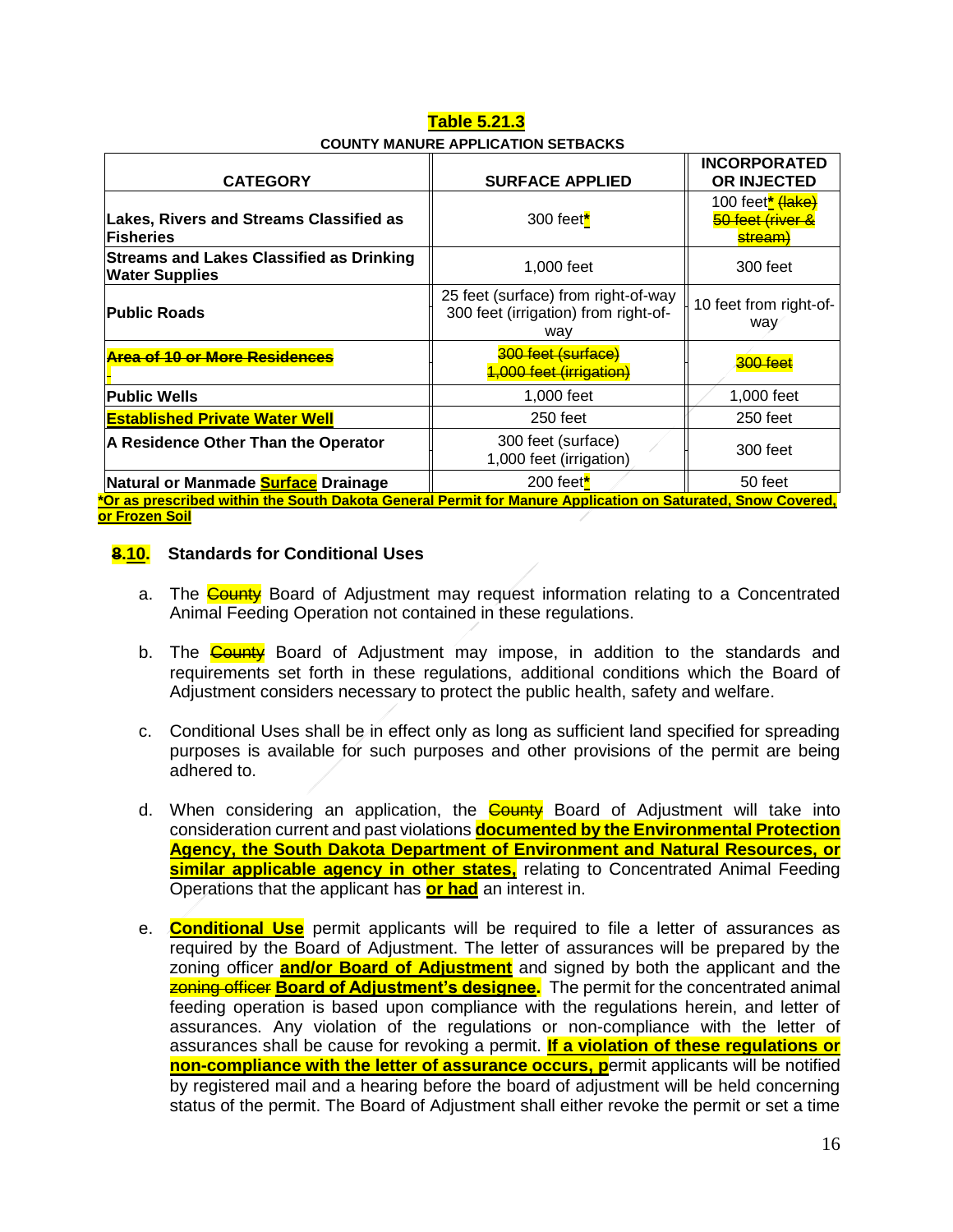line for compliance. If compliance is not met, the permit shall be revoked, and the permit holder ordered to cease operations.

#### **9.11. Information Required for Class 1 and 2 Concentrated Animal Feeding Operation Permit Suggested Minimum Application Information.**

- a. Owner(s**)/Applicant(s)** name, address and telephone number.
- b. Legal descriptions of site and site plan.
- c. Number and type of animals.
- d. **Preliminary** Nutrient management plan**, if required**.
- e. **Preliminary** Manure management and operation plan**, if required**.
- f. **Preliminary** Management plan for fly and odor control.
- g. Information on ability to meet suggested setbacks and separation distance**s** including site plan to scale.
- h. **As a condition of approval of any Concentrated Animal Feeding Operation over 1,000 animal units or as determined by the Board of Adjustment, the documentation of an approved** General Permit from **the** South Dakota Department of Environment & Natural Resources for animal species **is required. The issuance of a State General Permit satisfies the county's requirements for an approved nutrient management plan and manure management plan.**
- i. Review of plans and specifications and nutrient management plan by the South Dakota **Department of Environment & Natural Resources.**
- j. Information on soils, shallow aquifers, designated wellhead protection areas, and 100 year floodplain designation.
- k. **Notification Documentation of notice to of** whoever maintains the access road (township, county and state). Notification of **and** public water supply officials.
- l. Any other information as contained in the application and requested by the County Zoning Officer.

**10. Information Required for Class 3 and 4 Concentrated Animal Feeding Operation Permit.**

- **Owner's name, address and telephone number.**
- b. Legal descriptions of site and site plan.
- c. Number and type of animals.
- d. Nutrient management plan.
- e. Manure management and operation plan.